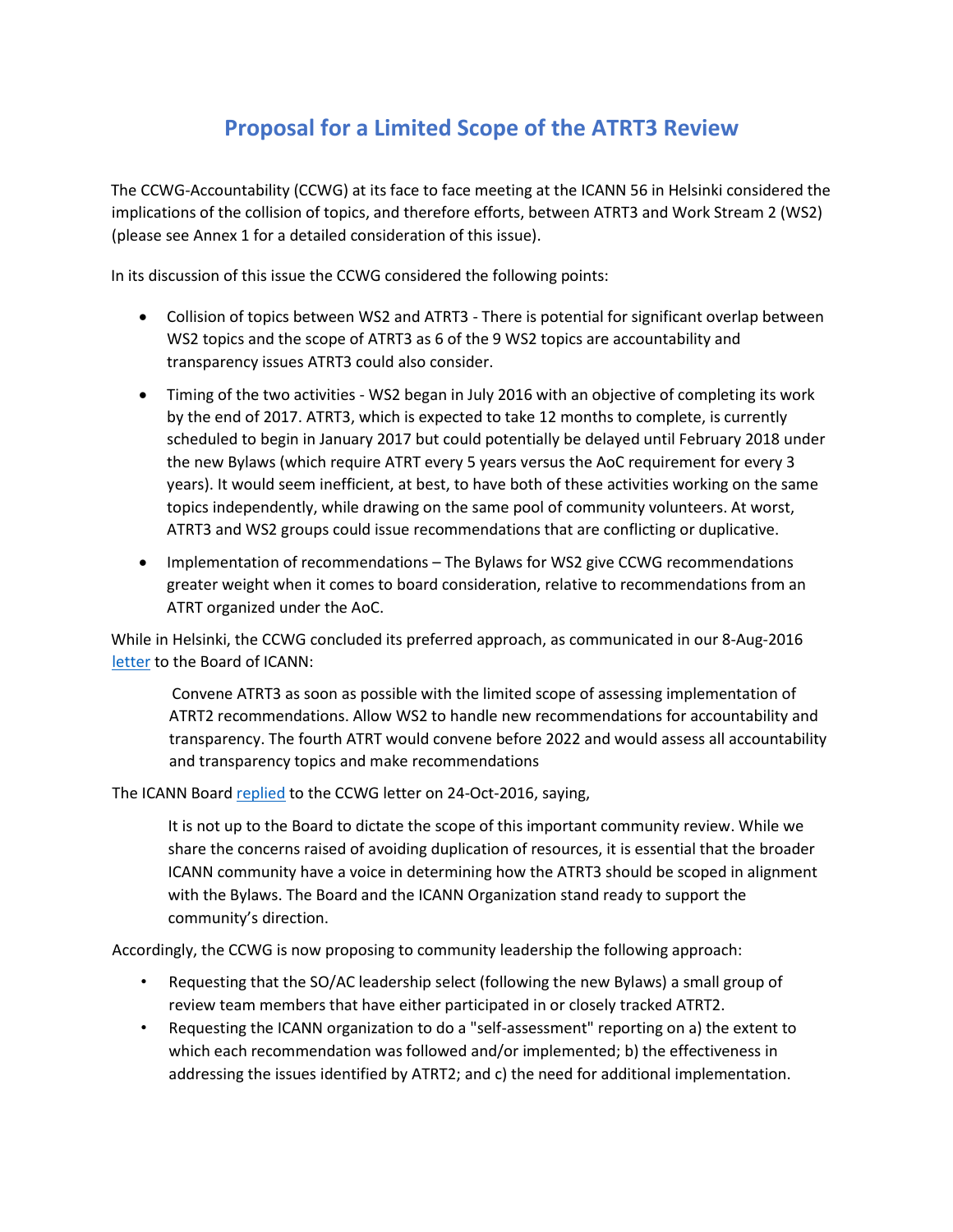- Specifically request that the Review Team exclude the issues that are already covered by the CCWG-Accountability WS2 (see Annex 1).
- Suggesting that the work be conducted & completed more quickly than normal, such as asking that the Final Report be issued within six months

If the suggested approach above is agreeable to SO/AC community, the next steps would be:

- SO/AC leadership to issue a public statement or a letter to ICANN CEO and Board Chair that explains why limited scope is appropriate and articulates that they have broad support of the ICANN community
- Call for Volunteers to note limited scope & unique expertise sought
- Reach out to previous ATRT Review Team members and encourage them to apply for the narrowly-scoped ATRT3 Review Team
- Propose a Charter for the ATRT3 Review Team to adopt that tracks the limited Scope

SO/AC Leadership Proposal X Nov 2016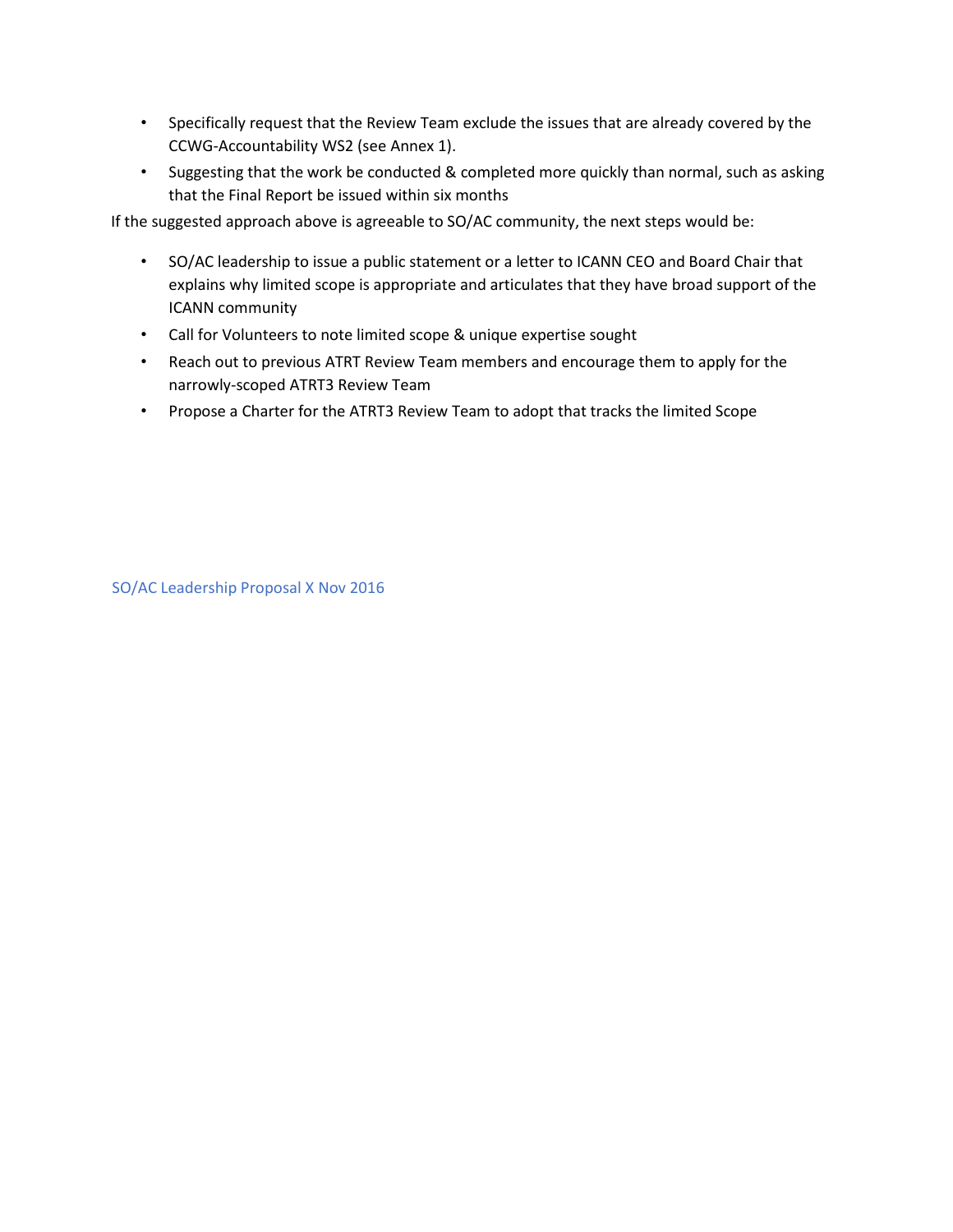# Annex 1

## **For discussion by CCWG-Accountability: Synchronizing Work Stream 2 and next scheduled ATRT**

Several of our approved Work Stream 2 (WS2) accountability tasks are within the scope of the next Accountability and Transparency Review Team (ATRT3), which is currently scheduled to begin Jan-2017. The CCWG may wish to consider whether to recommend delaying the start of ATRT3 in order to allow WS2 accountability items to be completed first.

Under ICANN's obligations in the 2009 [Affirmation of Commitments](https://www.icann.org/resources/pages/affirmation-of-commitments-2009-09-30-en) with NTIA (AoC), ICANN's Board made a commitment to begin ATRT3 in January 2017, as documented in the [letter](https://www.icann.org/en/system/files/correspondence/chehade-to-strickling-28jan16-en.pdf) dated 28-Jan-2016 from Fadi Chehade to Larry Strickling:

"The Board also endorsed starting the third Accountability and Transparency Review (ATRT3) with a call for volunteers in July 2017, based on the proposed trigger of three years from the time that the Board took action on the recommendations of the prior Review Team. Given the amount of time that will have passed since the submission of the ATRT2 recommendations, we believe that the call for volunteers should take place in January 2017. In the interim, ICANN staff will publish a thorough report on implementation of the ATRT2 recommendations by the third quarter of 2016."

The decision to start ATRT3 in Jan 2017 rather than July 2017 stemmed from community's concern about too much time passing since ATRT2 recommendations were issued. Community members strongly endorse the idea that subsequent Review Teams check on implementation of previous ATRT recommendations. Deferring this assessment for an additional year may be a concern to those stakeholders who advocated the Jan-2017 start date.

Regarding timing of ATRT3, note that the draft new bylaws require this review "be conducted no less frequently than every five years measured from the date the previous Accountability and Transparency Review Team was convened." Since the last ATRT was convened in Feb-2013, ATRT3 could begin as late as Feb-2018.

Below is a summary of WS2 items, CCWG discussions of WS2, and comparison of proposed bylaws for WS2 and ATRT recommendations. This document is intended to help CCWG determine whether and how to integrate and/or sequence WS2 activities with the third Accountability and Transparency Review.

This Annex provides necessary background to address three questions:

*How does the scope of ATRT compare with WS2 accountability items? What do the proposed bylaws require for implementation of WS2? What do draft new bylaws require for the AoC review of Accountability and Transparency (ATRT)?*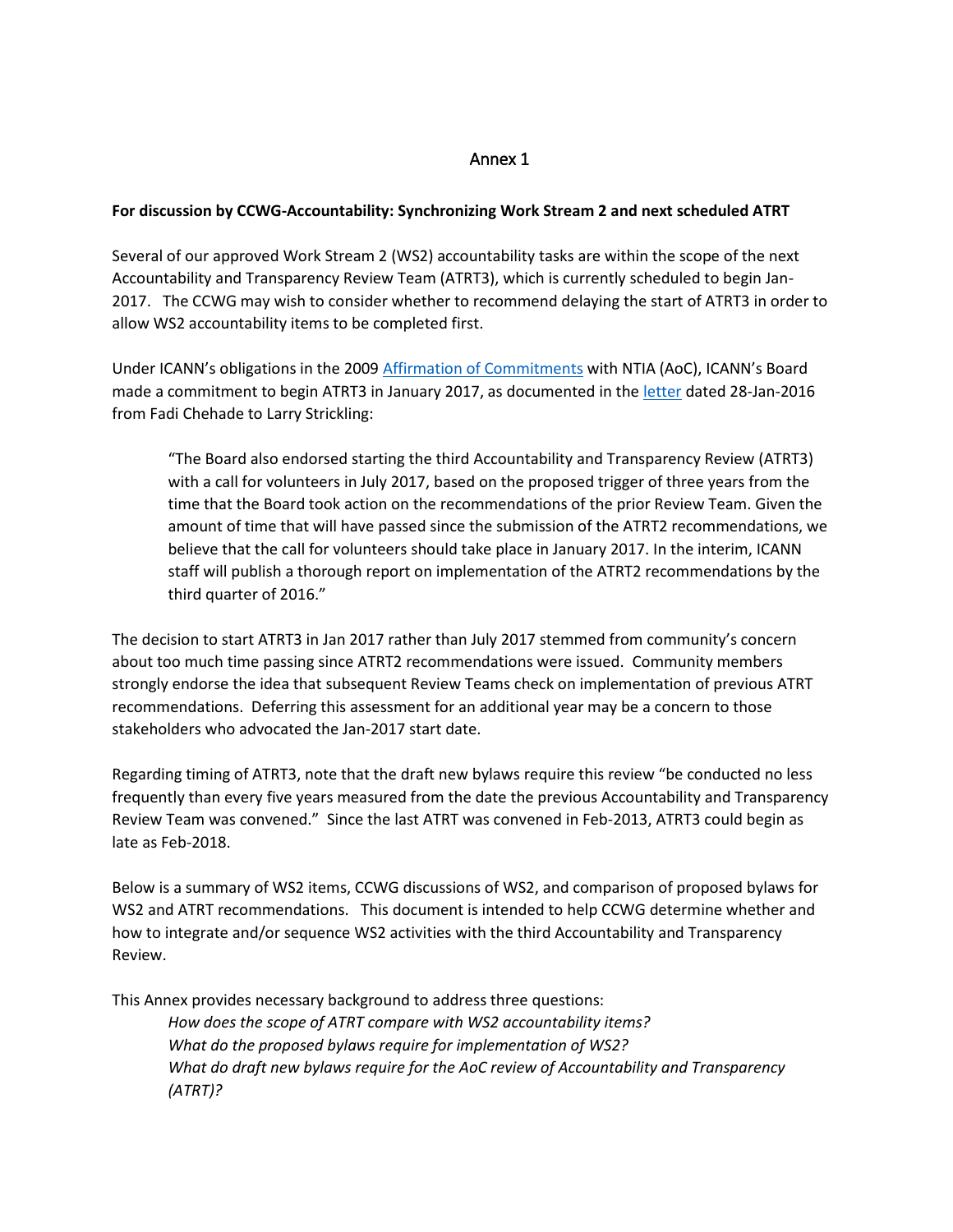## *How does the scope of ATRT compare with WS2 accountability items?*

WS2 items were described in our CCWG Supplemental Final Proposal on pages 47-48:

#### **CCWG-Accountability Recommendations**

The CCWG-Accountability recommends that the Board adopt an Interim Bylaw that would commit ICANN to consider the CCWG-Accountability consensus recommendations according to the same process and criteria it has committed to use to consider the Work Stream 1 recommendations. The Bylaw would task the group with creating further enhancements to ICANN's accountability limited to the Work Stream 2 list of issues:

- Considering improvements to ICANN's standards for diversity at all levels.
- Staff accountability.
- Supporting Organizations and Advisory Committee accountability.
	- $\circ$  Include the subject of SO and AC accountability as part of the work on the Accountability and Transparency Review process.
	- $\circ$  Evaluate the proposed "Mutual Accountability Roundtable" to assess viability.
	- $\circ$  Propose a detailed working plan on enhancing SO and AC accountability as part of Work Stream 2.
	- o Assess whether the IRP would also be applicable to SO and AC activities.
- Improving ICANN's transparency with a focus on:
	- o Enhancements to ICANN's existing DIDP
	- o Transparency of ICANN's interactions with governments.
	- o Improvements to the existing whistleblower policy.
	- o Transparency of Board deliberations.
- Developing and clarifying a Framework of Interpretation for ICANN's Human Rights commitment and proposed Draft Bylaw.
- Addressing jurisdiction-related questions, namely: "Can ICANN's accountability be enhanced depending on the laws applicable to its actions?" The CCWG-Accountability anticipates focusing on the question of applicable law for contracts and dispute settlements.
- Considering enhancements to the Ombudsman's role and function.

The CCWG-Accountability notes that further enhancements to ICANN accountability can be accommodated through the accountability review process (see Recommendation #10: Enhancing the Accountability of Supporting Organizations and Advisory Committees) or through specific, ad hoc, cross community working group initiatives.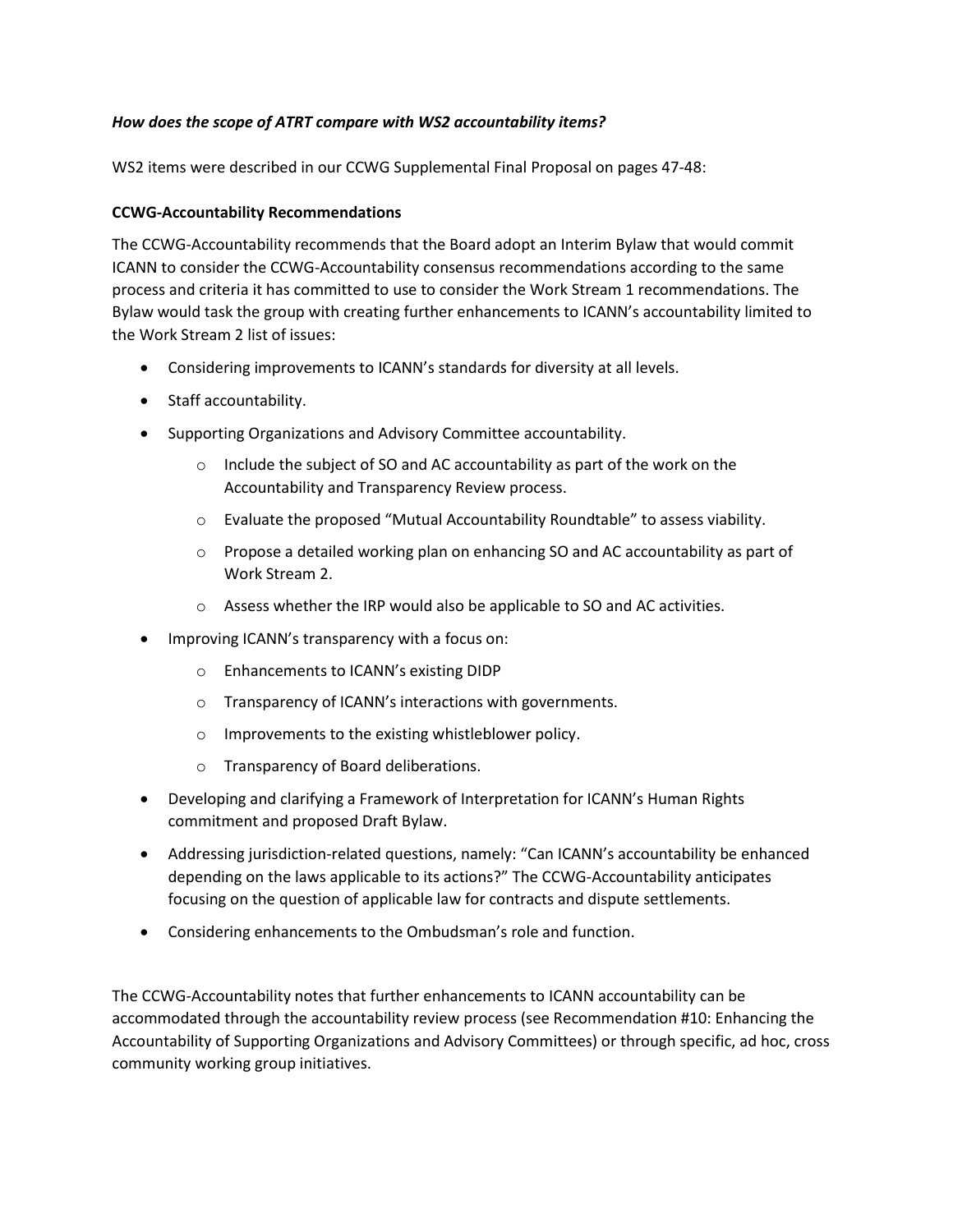#### The scope of ATRT, as described in proposed bylaws

[\(https://www.icann.org/en/system/files/files/proposed-new-bylaws-20apr16-en.pdf\)](https://www.icann.org/en/system/files/files/proposed-new-bylaws-20apr16-en.pdf):

(i) The Board shall cause a periodic review of ICANN's execution of its commitment to maintain and improve robust mechanisms for public input, accountability, and transparency so as to ensure that the outcomes of its decision-making reflect the public interest and are accountable to the Internet community ("Accountability and Transparency Review").

(ii) The issues that the review team for the Accountability and Transparency Review (the "Accountability and Transparency Review Team") may assess are the following:

(A) assessing and improving Board governance which shall include an ongoing evaluation of Board performance, the Board selection process, the extent to which Board composition's and allocation structure meets ICANN's present and future needs, and the appeal mechanisms for Board decisions contained in these Bylaws;

(B) assessing the role and effectiveness of the GAC's interaction with the Board and with the broader ICANN community, and making recommendations for improvement to ensure effective consideration by ICANN of GAC input on the public policy aspects of the technical coordination of the DNS;

(C) assessing and improving the processes by which ICANN receives public input (including adequate explanation of decisions taken and the rationale thereof);

(D) assessing the extent to which ICANN's decisions are supported and accepted by the Internet community;

(E) assessing the policy development process to facilitate enhanced cross community deliberations, and effective and timely policy development; and

(F) assessing and improving the Independent Review Process.

It appears that ATRT scope could include six of the WS2 streams proposed by CCWG, as reflected in draft Bylaws, pages 134-5:

(i) Improvements to ICANN's standards for diversity at all levels;

(ii) ICANN staff accountability;

(iii) Supporting Organization and Advisory Committee accountability, including but not limited to improved processes for accountability, transparency, and participation that are helpful to prevent capture;

(iv) Improvements to ICANN's transparency, focusing on enactments to ICANN's existing DIDP, transparency of ICANN's interactions with governments, improvements to ICANN's whistleblower policy and transparency of Board deliberations;

(v) Developing and clarifying the FOI-Human Rights (as defined in Section 27.3);

(vi) Addressing jurisdiction-related questions;

(vii) Considering enhancements to the Ombudsman's role and function;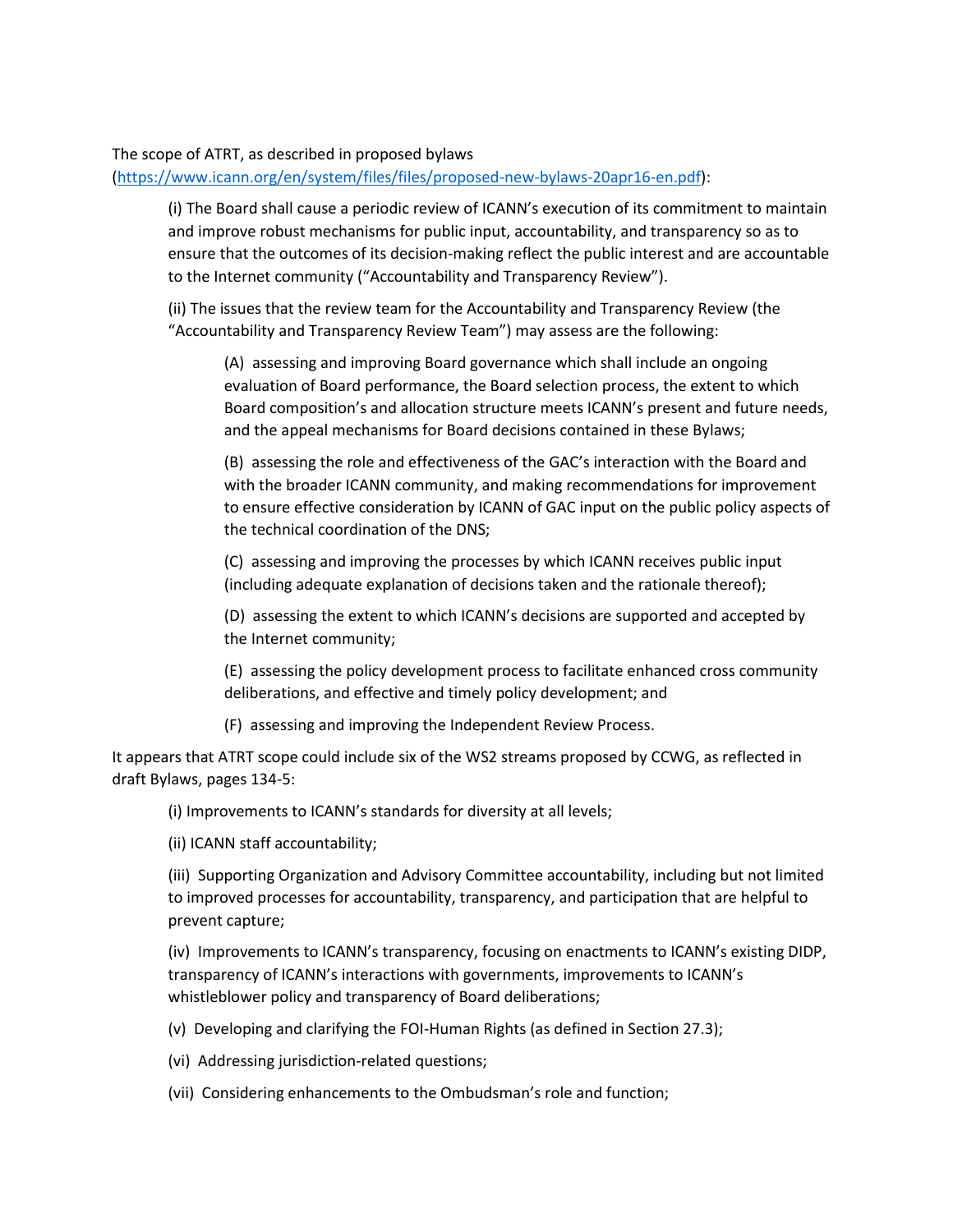(viii) Guidelines for standards of conduct presumed to be in good faith associated with exercising removal of individual ICANN Board Directors; and

(ix) Reviewing the CEP (Constructive Engagement Process to precede IRP ) as set forth in Section 4.3.

Modifying the ATRT3 Start Date

To modify the ATRT3 start date (January 2017) to allow the CCWG to complete its work on WS2 would require the Community (CCWG and or the SO/ACs Leadership) to request that ICANN defer the start date for ATRT3. The Board could then adopt a resolution to modify the schedule adopted in its July 2015 resolution.

At the CCWG face to face meeting in Marrakech on 8-Mar-2016, we made these observations about WS2 and ATRT3 [\(https://community.icann.org/pages/viewpage.action?pageId=58725713](https://community.icann.org/pages/viewpage.action?pageId=58725713))

ATRT3 is scheduled to kick off in January 2017. Once Board takes action on implementation – one of improvements will be to have continuity: RT members to participate in implementation work with staff and Board.

Do we wait for ATRT to finish? Discuss post ATRT3 – we can give them baseline.

Do we want to feed into ATRT, post ATRT or both?

We should refer to ATRT – not feed into ATRT.

10 months/22 months is kick-off date from now on to transfer to a group that may not exist for a review. They may or may not have desired focus to work on list. We need to make decision once informed.

Concern about mixing ATRT3 and Work Stream 2. ATRT is evaluation group – changes how accepted/reviewed. It is a different work basket.

Let's not make assumptions about ATRT3 until it has started. As soon as it is up and running, important coordination will be needed to avoid duplication of efforts and optimize resource management, including volunteer time and resources.

CCWG published proposed bylaws on 20-Apr-2016, at <https://www.icann.org/en/system/files/files/proposed-new-bylaws-20apr16-en.pdf>

#### *What do the proposed bylaws require for implementation of WS2? (pp 135-6):*

#### **Section 27.2. WORK STREAM 2**

(a) The Cross-Community Working Group on Enhancing ICANN Accountability was established pursuant to a charter dated 3 November 2014 ("CCWG-Accountability"). The charter of the CCWG-Accountability was subsequently adopted by the GNSO, ALAC, ccNSO, GAC, ASO and SSAC ("CCWG Chartering Organizations"). Such Charter of the CCWG-Accountability as in effect on 2 April 2016 shall remain in effect throughout Work Stream 2 (as defined therein).

(b) The CCWG-Accountability recommended in its Supplemental Final Proposal on Work Stream 1 Recommendations to the Board, dated 23 February 2016 ("CCWG-Accountability Final Report") that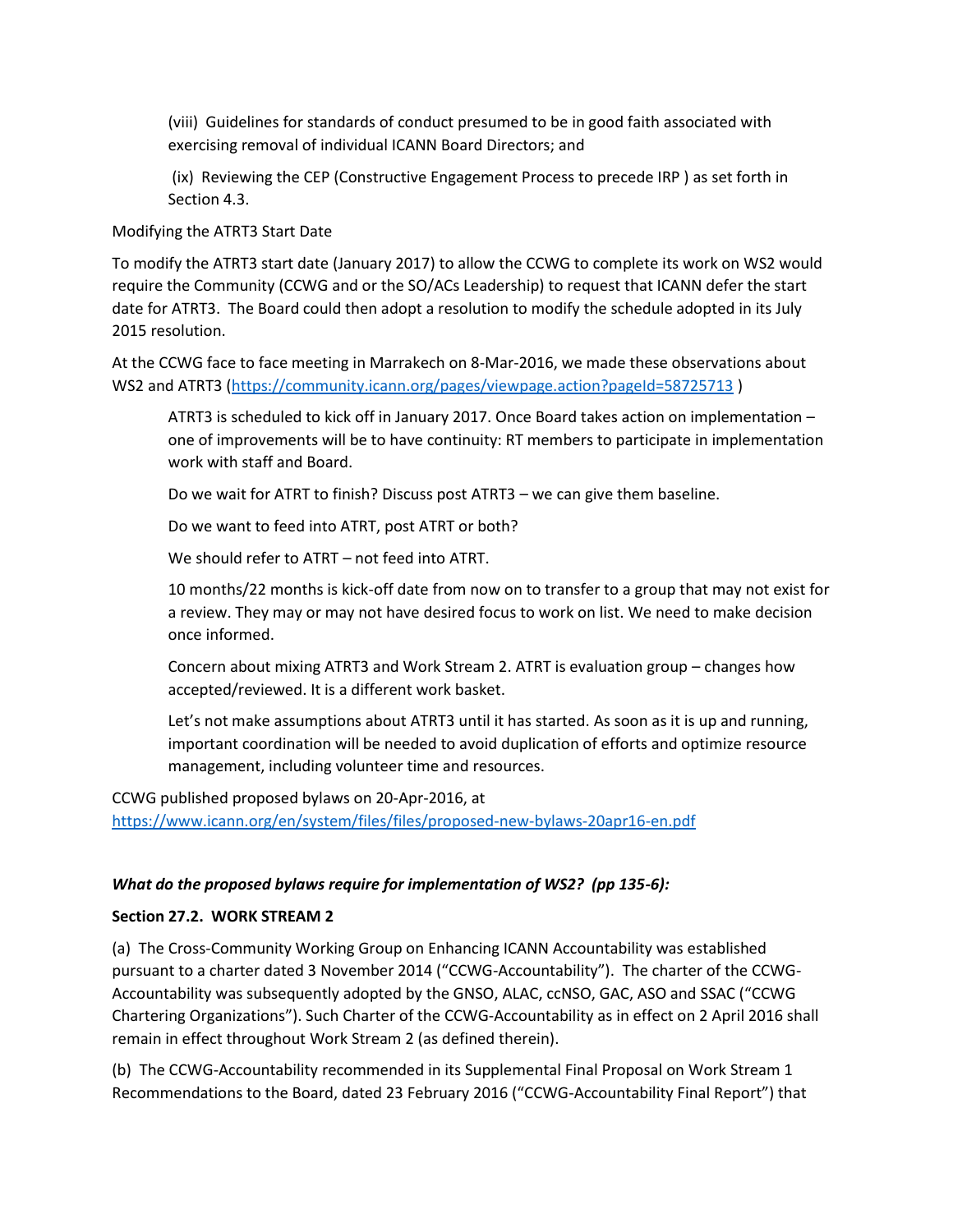the below matters be reviewed and developed following the adoption of the New Bylaws ("Work Stream 2 Matters"), in each case, to the extent set forth in the CCWG-Accountability Final Report:

(i) Improvements to ICANN's standards for diversity at all levels;

(ii) ICANN staff accountability;

(iii) Supporting Organization and Advisory Committee accountability, including but not limited to improved processes for accountability, transparency, and participation that are helpful to prevent capture;

(iv) Improvements to ICANN's transparency, focusing on enactments to ICANN's existing DIDP, transparency of ICANN's interactions with governments, improvements to ICANN's whistleblower policy and transparency of Board deliberations;

(v) Developing and clarifying the FOI-HR (as defined in Section 27.3);

(vi) Addressing jurisdiction-related questions;

(vii) Considering enhancements to the Ombudsman's role and function;

(viii) Guidelines for standards of conduct presumed to be in good faith associated with exercising removal of individual ICANN Board Directors; and

(ix) Reviewing the CEP (as set forth in Section 4.3).

(c) As provided in the charter of the CCWG-Accountability and the Board's 2014.10.16.16 resolution, the Board shall consider consensus-based recommendations from the CCWG-Accountability on Work Stream 2 Matters ("**Work Stream 2 Recommendations**") with the same process and criteria it committed to using to consider the CCWG-Accountability recommendations in the CCWG-Accountability Final Report (**"Work Stream 1 Recommendations"**). For avoidance of doubt, that process and criteria includes:

(i) All Work Stream 2 Recommendations must further the following principles:

(A) Support and enhance the multistakeholder model;

(B) Maintain the security, stability and resiliency of the DNS;

(C) Meet the needs and expectations of the global customers and partners of the IANA services;

(D) Maintain the openness of the Internet; and

(E) Not result in ICANN becoming a government-led or an inter-governmental organization.

(ii) If the Board determines, by a vote of a two-thirds majority of the Board, that it is not in the global public interest to implement a Work Stream 2 Recommendation, it must initiate a dialogue with the CCWG-Accountability.

(iii) The Board shall provide detailed rationale to accompany the initiation of dialogue. The Board and the CCWG-Accountability shall mutually agree upon the method (e.g., by teleconference, email or otherwise) by which the dialogue will occur. Discussions shall be held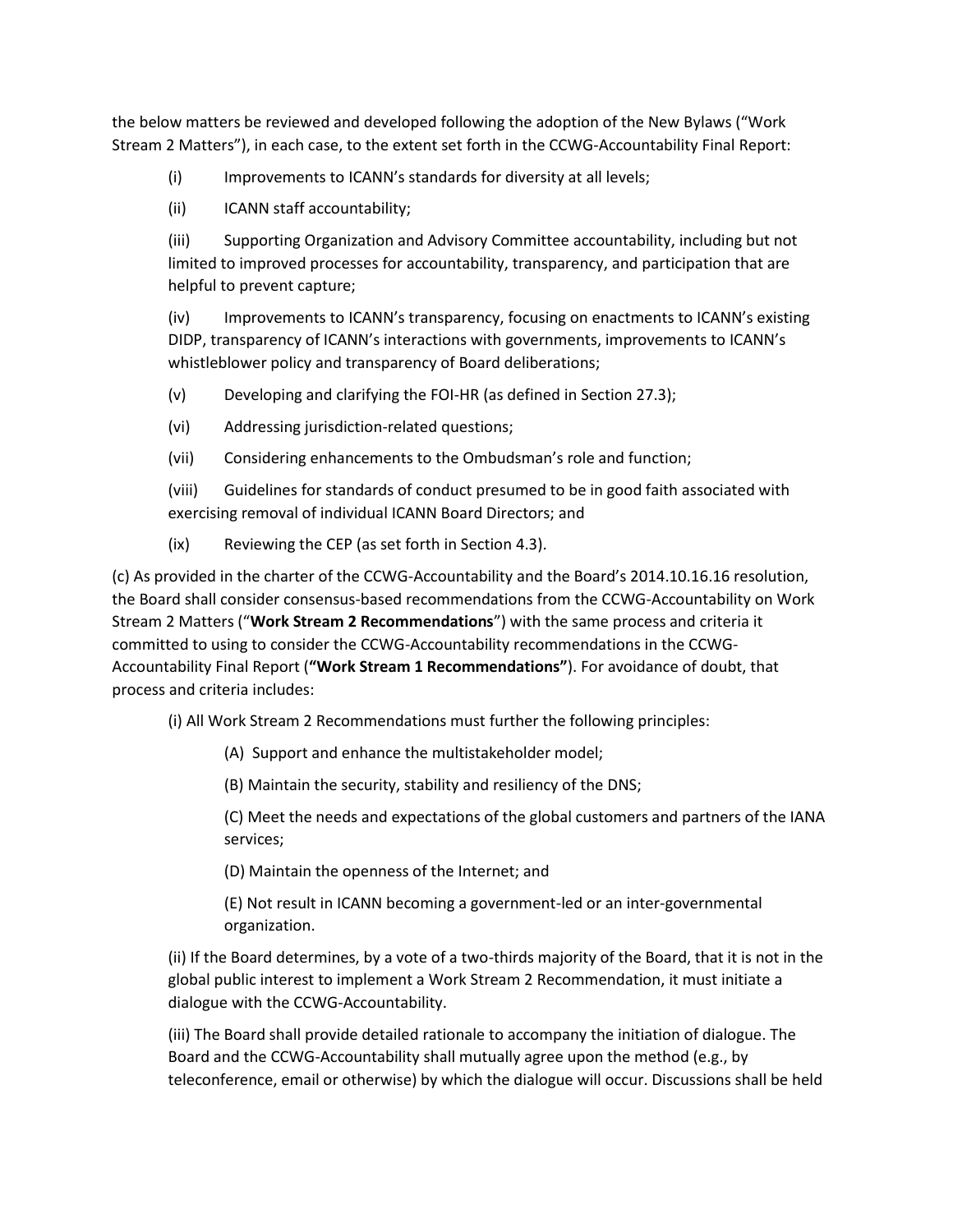in good faith and in a timely and efficient manner in an effort to find a mutually acceptable solution.

(iv) The CCWG-Accountability shall have an opportunity to address the Board's concerns and report back to the Board on further deliberations regarding the Board's concerns. The CCWG-Accountability shall discuss the Board's concerns within 30 days of the Board's initiation of the dialogue.

If a Work Stream 2 Recommendation is modified by the CCWG-Accountability, the CCWG-Accountability shall submit the modified Work Stream 2 Recommendation to the Board for further consideration along with detailed rationale on how the modification addresses the concerns raised by the Board.

(v) If, after the CCWG-Accountability modifies a Work Stream 2 Recommendation, the Board still believes it is not in the global public interest to implement the Work Stream 2 Recommendation, the Board may, by a vote of a two-thirds majority of the Board, send the matter back to the CCWG-Accountability for further consideration. The Board shall provide detailed rationale to accompany its action. If the Board determines not to accept a modified version of a Work Stream 2 Recommendation, unless required by its fiduciary obligations, the Board shall not establish an alternative solution on the issue addressed by the Work Stream 2 Recommendation until such time as CCWG-Accountability and the Board reach agreement.

(d) ICANN shall provide adequate support for work on Work Stream 2 Matters, within budgeting processes and limitations reasonably acceptable to the CCWG-Accountability.

(e) The Work Stream 2 Matters specifically referenced in Section 27.2(b) shall be the only matters subject to this Section 27.2 and any other accountability enhancements should be developed through ICANN's other procedures.

(f) The outcomes of each Work Stream 2 Matter are not limited and could include a variety of recommendations or no recommendation; provided, however, that any resulting recommendations must directly relate to the matters discussed in Section 27.2(b).

## *What do proposed bylaws require for the review of Accountability and Transparency (ATRT)?*

Independent experts:

Section 4.6 (a) (iv) "Review teams may also solicit and select independent experts to render advice as requested by the review team."

Confidential disclosure to the review team:

Section 4.6 (a) (vi) "To facilitate transparency and openness regarding ICANN's deliberations and operations, the Review Teams, or a subset thereof, shall have access to ICANN internal information and documents pursuant to the Confidential Disclosure Framework set forth in the Operating Standards. "

Public comment on ATRT recommendations:

Section 4.6 (a) (vii) (B) "At least one draft report of the review team shall be posted on the Website for public review and comment. The review team must consider the public comments